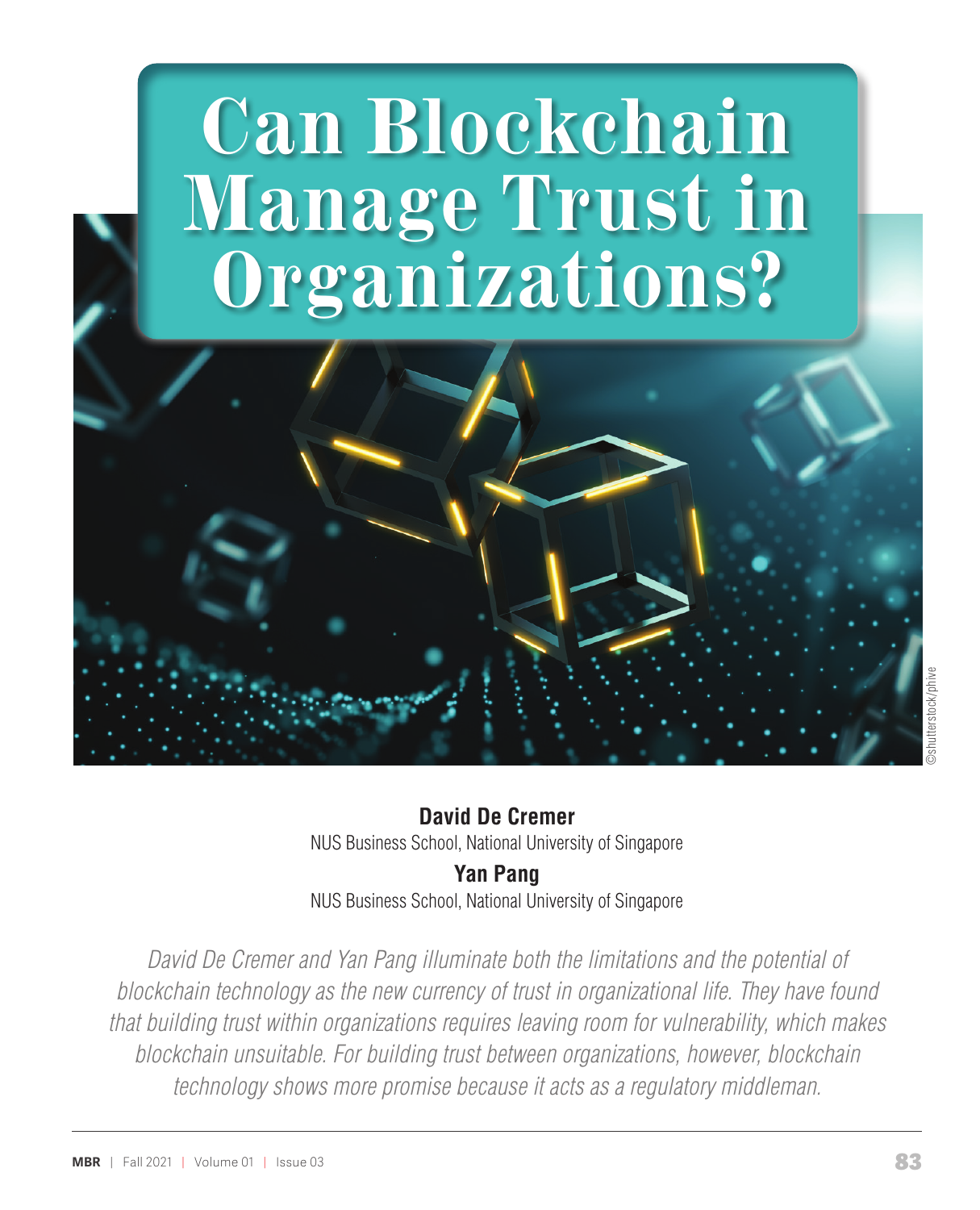I<br>I<br>I<br>I<br>I<br>I n today's volatile and uncertain business environment, organizations must be fast and agile in decision and action. Schoemaker, Heaton, and Teece note that organizations today must be aware of how volatile and complex the business environment is in the short term, while simultaneously taking a long view. If top managers fail in this task, their organizations "may not be prepared when surprising events call for change."1 Organizations that take an explorative approach to using fast, accurate technology to efficiently manage their functions will be better equipped to handle this challenge. Indeed, as Birkinshaw noted, "technological innovation inspires new approaches to management."2 New technological approaches will help companies to navigate an ever changing world.

Blockchain is one technology that could be beneficial. As Iansiti and Lakhani put it, "virtually everyone has heard the claim that blockchain will revolutionize business and redefine companies."3 Scholars have suggested that blockchain, which is the underlying technology of such applications as Bitcoin, is already poised to radically change the nature of our companies. Blockchain could be used, among other things, to perform basic management functions in general and more specifically to motivate employees.4 A 2019 Deloitte survey of 1,386 senior executives in twelve nations revealed that it is not just scholars who believe blockchain technology can revolutionize our organizations, it is also those who lead them.<sup>5</sup>

Executives believe that blockchain technology can be broadly applied to the management and leadership of organizations.

The survey focused specifically on the potential value that executives see in blockchain technology. Although blockchain was first applied to the cryptocurrency industry and then more generally to the financial sector, the survey found that executives see it moving in the direction of general management. Eighty-three percent of senior executives indicated that they see compelling ways for blockchain to be used in their organizations. Eighty-six percent of those executives believe that blockchain technology can be broadly applied to the management and leadership of organizations, while 53 percent, as of 2019, already see such applications as a priority.

This hype about blockchain as the new currency of trust is built largely on the technology's ability to generate accountability, and thus trust, from almost nothing.

#### Blockchain Technology as a Driver of Trust

Many experts, then, expect blockchain technology to be an invaluable tool in optimizing business performance by facilitating management and establishing greater trust.6 Indeed, in 2015, The Economist ran a cover story about blockchain, calling it "the trust machine."7 This hype about blockchain as the new currency of trust is built largely on the technology's ability to generate accountability from almost nothing. Blockchain technology can thus provide valuable input for the promotion and regulation of trust in an organization.

Executives responding to the 2019 Deloitte survey indicated that blockchain technology was introducing new ways of recording and managing information about business transactions, individual

employees, and their interactions. They could then use the resulting improved information about how employees work, collaborate, and fulfil contracts to turn the company's focus toward optimization and creating greater value. According to Hawlitschek, Notheisen, and Teubner, "blockchain technology is said to facilitate 'the exchange of value'"8 In the management of organizations, blockchain technology's potential to create organizational value, in part by offering a new currency of trust, is widely recognized. Indeed, organizations perform better and create more value for stakeholders when managers promote a trusting work culture.

Behavioral research shows that organizations whose employees trust each other reap many benefits.

#### What Trust Does and Why

To make organizations effective, it is imperative that mangers build the right work culture, allowing employees to create value for all their stakeholders. Within such a culture, employees work to promote performance and enhance the organization's overall effectiveness. And trust matters! Indeed, within the literature of organizational behavior and management (particularly from the largely behavioral perspective), trust has been found to be critical both as a social lubricant or glue that facilitates cooperation between group members, and in allowing whole organizations to function effectively.9 Behavioral research shows that organizations whose employees trust each other reap many benefits. People who trust their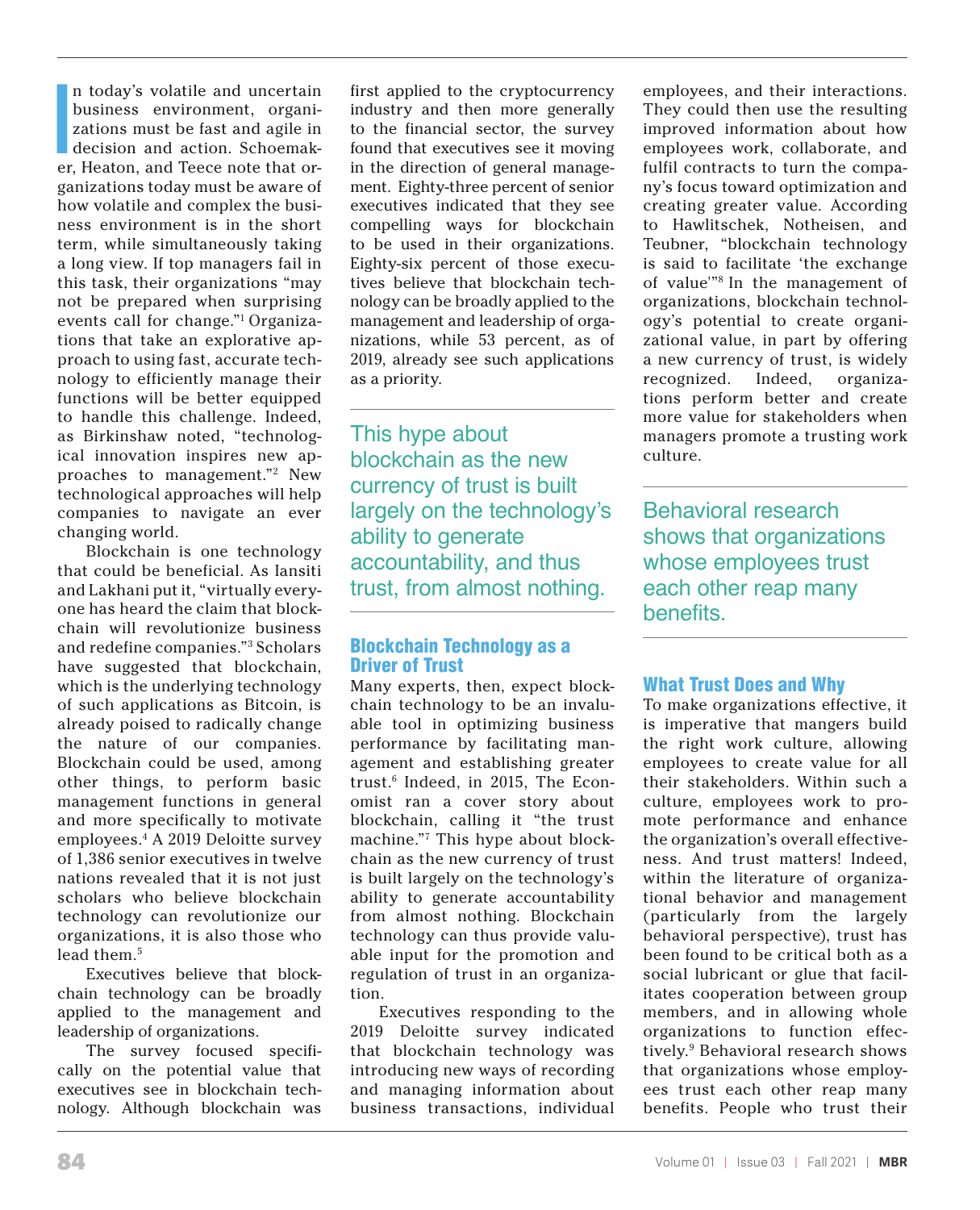colleagues and managers are more likely to cooperate, share information, feel happier, and be satisfied with their jobs and their relationships.10 In short, the whole organization performs better.<sup>11</sup>

 Trust, then, is an important resource which management should actively encourage. The absence of trust costs the organization dearly, making interactions difficult and expensive. Without trust, transaction costs go up, employees are less prone to sharing information, and organizational dynamics, now colored by suspicion, slow down, suppressing the company's growth.12

So trust is a positive organizational resource that promotes the growth of the right dynamics in a company. But why is trust so important? One of the most used definitions of trust in the behavioural sciences, refers to it as "a psychological state comprising the intention to accept vulnerability based upon positive expectations of the intentions or behavior of another."13 This definition is especially relevant when we talk about the challenge of managing trust within the organization. As employees develop relationships with their colleagues, both within and between departments, those social dynamics contribute to an overall trusting work climate.

People can only develop trust when there is an element of risk in their relationships.

Building on Rousseau et al.'s definition, we have identified several important qualities of the trust which interacting parties develop, and which we refer to as voluntary interpersonal trust. Understanding these qualities allows us to assess whether blockchain technology can effectively be applied to managing trust within organizations.

First, trust entails the social expression of one's positive expectations of others. Interacting parties who trust one another expect that each will be honest and reliable and thus not threaten one another's interests.14 With these positive expectations eliminating the fear of being exploited, all are willing to cooperate. Second, trust can only be built when people are vulnerable to each other's actions, and being vulnerable means running the risk of being hurt or exploited. Put another way, people can only develop trust when there is an element of risk in their relationships. The decision to make themselves vulnerable to others is considered a key element in employees developing mutual trust.15

A behavioral analysis of trust thus reveals that risk is necessary to establishing trust. People cannot be vulnerable without risk, so they cannot build trust. This conclusion challenges the assertion that blockchain is a currency of trust. Indeed, blockchain technology reduces risk to virtually zero. By using blockchain, organizations create and signal a work setting that is basically risk-free. Using blockchain as a serious management tool, which, according to the Deloitte survey, many executives hope to do, may therefore not be a viable possibility. But only with a clear understanding of how blockchain works can we fully analyze its potential utility in building trust.

# Trust and the Function of **Blockchain**

Blockchain is a distributed database composed of a chain of blocks. Each block is a set of data linked to the previous block. Blockchain thus records chronologically

the actions of everyone in an interconnected network. The result is a platform that maintains a transparent and immutable record of all events within a shared network. By recording each user's particular data (decisions, actions, etc.) in a transparent manner, it creates a system in which each participant controls their own data in the context of existing social networks and big data.

Blockchain uses consensus and cryptography algorithms to build a safe and secure environment in which participants agree collectively to interact, peer to peer. It likewise updates its data continually and collectively, rather than at the word of a single central authority, so that it can be decentralized. The blockchain protocol uses strict criteria to validate any update made, adding updates to the chain only after participants reach consensus. The system's security services use cryptography to make the data blocks tamperproof. Once a new data block is added to blockchain, cryptographic hash functions, such as SHA (Secure Hash Algorithm)-256, assign it a hash value, a unique string of identifying characters. Cryptographic hash functions include collision resistance, ensuring that any change to the block, however minute, will result in a completely different hash value.16

Each block also contains the hash of the previous block, confirming the data integrity of the chain up until that point. If anyone attempts to modify the established blocks, their efforts will be immediately detected and stopped. Indeed, it is not that blockchain focuses on tracking misbehavers, but rather that it *discards* any attempts to change blocks. Moreover, the fact that everyone immediately knows if someone tried to cheat should strongly discourage such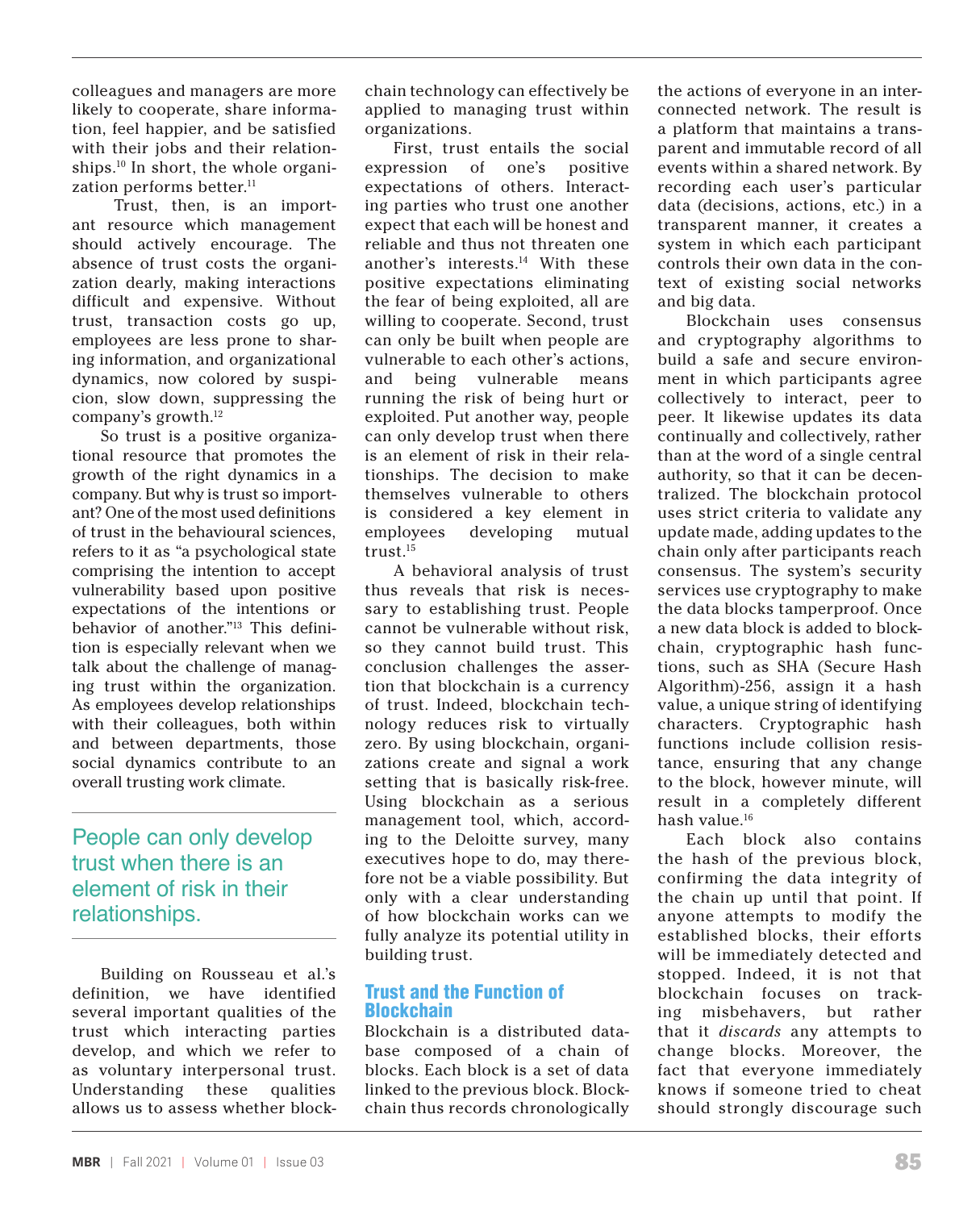behaviour. Blockchain systems, then, use the principle of collective self-interest to ensure safe interactions.

# The key quality of blockchain is thus that it creates a risk-free environment in networks of interaction.

The key quality of blockchain is thus that it creates a *riskfree* environment in networks of interaction. This quality is obviously important in light of the current focus on using technology to manage and promote trust. Indeed, if the network accounts for the past actions of every individual involved, minimizing the temptation to cheat, it creates a context in which the risk of being exploited by others is virtually zero.

And yet our theoretical analysis revealed that trust can only be built under a certain level of risk. How, then, can blockchain be a currency of trust? First, we must emphasize that we are not claiming that blockchain technology creates trust. Instead, trust is one result of the *system* that using blockchain technology creates.

By using a monitoring and control system like blockchain, organizations unequivocally signal that they do not trust their employees.

When used for management, blockchain's primary function is to coordinate and record actions so that network participants are assured of safe interactions.

Because of this assurance, blockchain is likely to fail in building trust among an organization's workers. Indeed, research has shown that by using a monitoring and control system like blockchain, organizations unequivocally signal that they do not trust their employees to use company resources and information.17 In fact, the more people's actions and decisions are scrutinized, the more likely they are to view the system as one that emphasizes rigid control rather than trust. A control system which does not allow employees the decision to be vulnerable to each other necessarily undermines their ability to voluntarily build trust.

In hailing blockchain as the new currency of trust, people seem to assume that total control over interactions will lead to trust. However, by adopting a behavioural perspective, we have found that the opposite may in fact be true. By creating a work environment so controlling as to be risk-free, organizations may actually prevent trust from being built. Our analysis has allowed us to identify several consequences of such efforts to use blockchain technology to manage trust in organizations.

# The Consequences of Using Blockchain to Manage Trust.

Many surveys and popular articles describe blockchain technology as having the potential to improve organizations in a wide variety of ways. Yet, the blockchain hype is already beginning to decline. As a sort of blockchain fatigue kicks in, the business world begins to realize that its expectations may be unrealistic when it comes to applying blockchain to a wide variety of business needs.18 In exploring how these technologies may help organizational management to thrive in a digital business environment we, as management scholars, recognized the need for open minds. Yet faced with concerns about unrealistic expectations, we also had a particular responsibility to think critically about the implications of technology-based management on worker motivation. In applying this careful rigor to our research, we reached four conclusions regarding the use of blockchain in managing trust within organizations.

Blockchain makes interactions safe through control and verification, denying people the chance to build trust voluntarily.

# *1. Blockchain will not build trust between employees.*

Building trust within organizations requires that people make themselves vulnerable to risk. Without the chance to choose vulnerability, they cannot develop trust. When applied to management, blockchain creates a risk-free record of interactions. In essence, blockchain makes interactions safe through control and verification, denying people the chance to build trust voluntarily. Blockchain technology would therefore lead to management that prevents the emergence of true interpersonal trust.

# *2. Blockchain does build trust in the system.*

Blockchain may thwart internal efforts to build interpersonal trust, but the same qualities become merits in inspiring workers to trust the system itself. By using decentralized principles to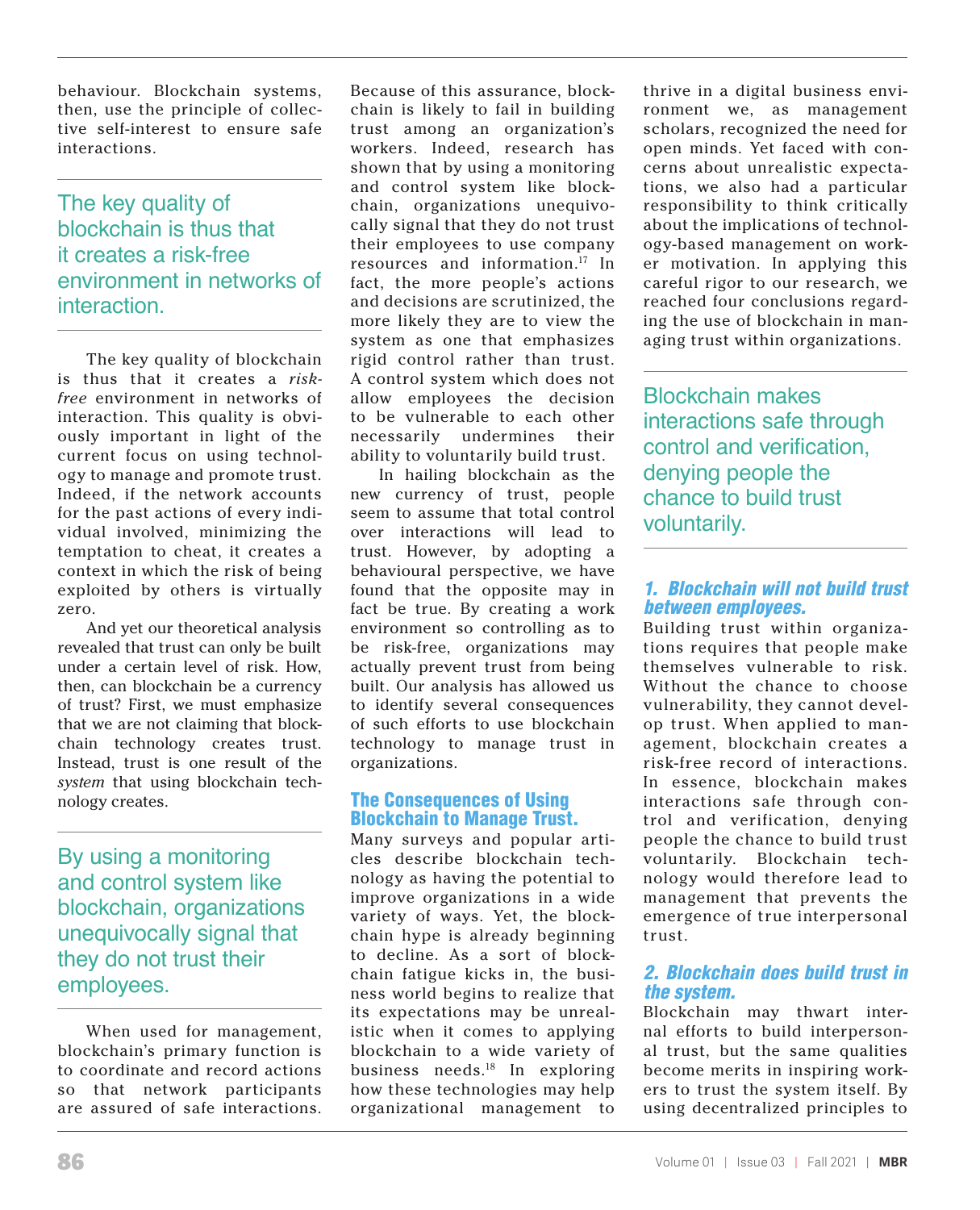guarantee and verify safe interactions,19 blockchain becomes a kind of middleman, regulating the safety of users' interactions in a given network.20 In other words, it acts as a control mechanism, ensuring cooperation within the company. It is ironic that blockchain should take on the role of authoritative middleman, since blockchain itself does not rely on a central trusted authority.<sup>21</sup> However, as our analysis shows, by taking up this position and status blockchain can be applied to a wide range of management functions.

#### *3. Blockchain must be perceived as legitimate to build trust in the system.*

In order for blockchain technology to work as a central authority system, securing safety, it is necessary that employees perceive the system as legitimate. If employees do not view the system as an appropriate regulator, its power to make them feel safe in the hands of a technological middleman is vulnerable. In other words, the blockchain system needs to provide assurance not only that interactions within the organizations are safe, but also that it is, itself, a legitimate regulator.

Any controlling authority is more likely to be accepted if it is perceived as procedurally fair.<sup>22</sup> Employees will judge procedural fairness by determining whether the methods the authority uses to make decisions are fair. Research has shown that people judge procedural fairness by whether those procedures give them a voice and are neutral, unbiased, ethical, transparent, accurate, and consistent.<sup>23</sup> Because blockchain handles information about those present in the social network, users must be assured, for example, of data accuracy, consistency of data collection, absence of biased principles, use of clear ethical guidelines, and the means by which those who are part of the social network can speak up and be heard.

#### *4. Blockchain can build trust between organizations*

Although blockchain does not create interpersonal trust *within* an organization, we conclude that it can be useful in building trust *between* organizations. Organizations have different qualities from people and the boundaries of interorganizational trust, within which trust is built, function in different ways from those of interpersonal trust.24 Interactions between organizations tend to be shaped in cognitive rather than emotional ways, running through data flows. The transparency and reliability of these data therefore play an important role in building trust between organizations.

Since all participating nodes (i.e. organizations) in the network have the same copy of the entire blockchain, all data are added with the knowledge and approval of all the organizations and according to agreed criteria, with none having greater authority than the others. And blockchain's cryptographic technology makes its data tamperproof, with any minor change being easily detectable so that it guarantees an immutable record of the information flow. All these unique features, then, make blockchain ideal for fostering trust between organizations by guaranteeing transparency and equilibrium.

#### Conclusion

In our conceptual piece we provided an analysis of interpersonal trust, which has a focus on being willing to be vulnerable to the actions of others, and used this perspective to interpret the relationship that blockchain has with the notion of trust. We conclude

that blockchain is a system that in the organizational context will alter the nature of trust by changing the trust that exists between employees into trust that is given to technology.  $\Box$ 

#### **Author Bios**



**David De Cremer** is a Provost Chair and Professor at NUS Business School and founding director of the Centre on AI Technology for Hu-

mankind. GlobalGurus named him a World Top 30 Management guru and Thinkers50 identified him as a future management thought leader. Ranked among the world's top two percent of scientists, he has authored over 300 academic pieces, his most recent book being, *"Leadership by Algorithm: Who Leads and Who Follows in the AI Era?"*



**Yan Pang** is an Associate Professor at the National University of Singapore's Business School and codirector of its Business Analytics Center. His re-

search focuses on big data analytics, blockchain, business analytics (BA) architecture, modelling methodology, and algorithm development. He formerly worked in Analytics and Optimization at IBM, leading technical solution design for the ASEAN Public Sector. Previously, he was Senior Manager and Lead Architect at IBM's R&D Labs and a research scientist at Motorola Labs.